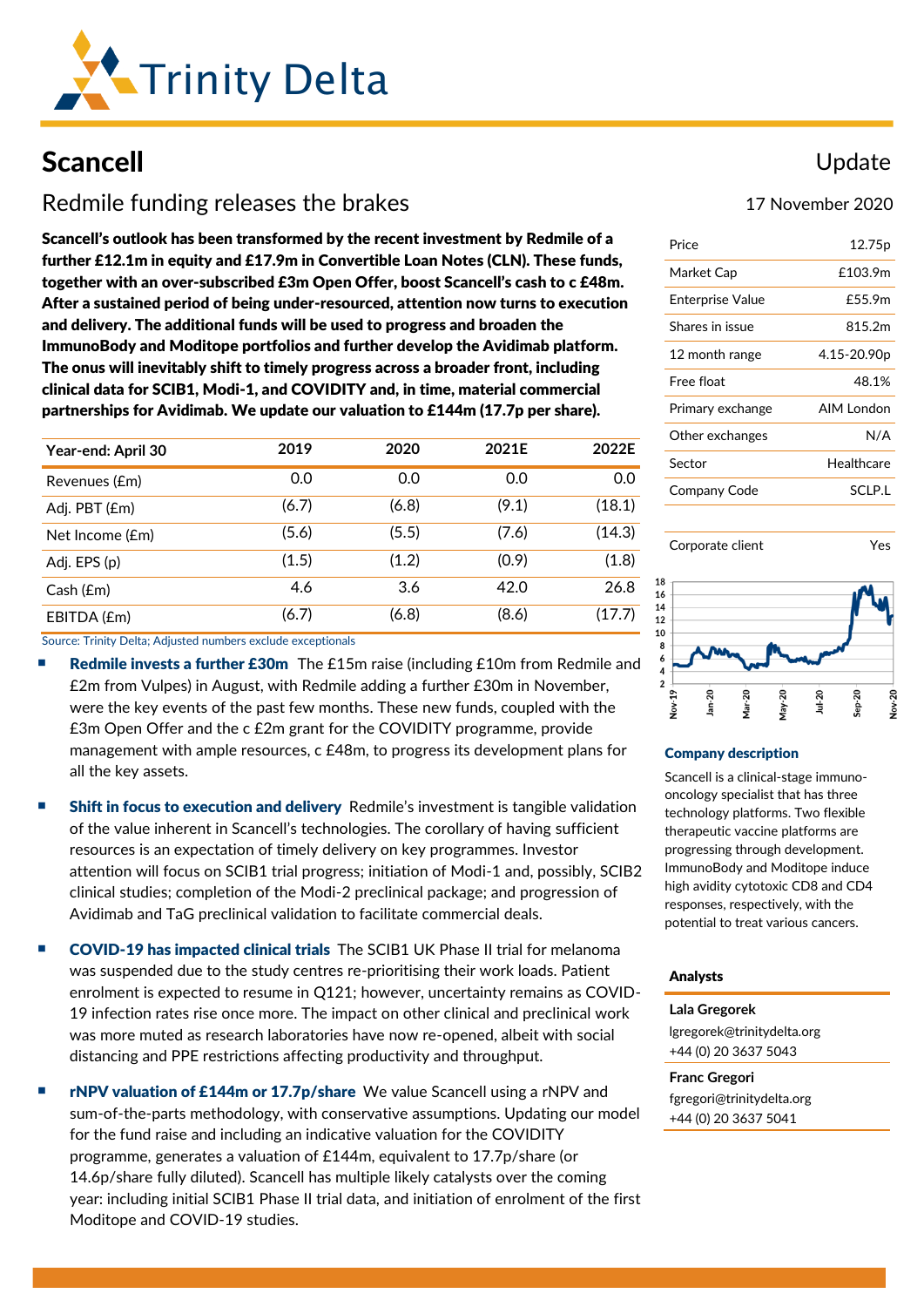# Scancell: the focus shifts to execution and delivery

| Scancell's financial position has been transformed during 2020. Redmile, the        |
|-------------------------------------------------------------------------------------|
| specialist US healthcare fund, invested an initial £10m in August, following this   |
| with a further £30m in October/November. This, coupled with two over-               |
| subscribed Open Offers totalling £5m, results in ample resources of nearly £50m.    |
| This means that management is finally able to plan properly the progression of its  |
| three technology platforms. The August raise allowed Scancell to fund the SCIB1     |
| Phase II trial and the Modi-1 Phase I/II study. The additional £33m will be used to |
| broaden the Immunobody pipeline, probably taking SCIB2 or a derivative into the     |
| clinic, complete preclinical work on Modi-2, and perform additional preclinical     |
| evaluations of the Avidimab and TaG programmes. It also allows planning for the     |
| COVIDITY programme to be undertaken without concerns about the timing of            |
| further Innovate UK funds.                                                          |
|                                                                                     |

The FY20 results to end-April 2020 (reported in October) were in line with expectations, albeit with slightly lower R&D expenses as COVID-19 curtailed the SCIB1 clinical trial. The operating loss was flat at £6.78m, against £6.73m in FY19. R&D spend rose to £4.67m (FY19: £4.15m) due to manufacturing of SCIB1 and Modi-1 clinical trial material but was lower than expected given the COVID-19 related pause in the SCIB1 study. Administrative expenses were £2.12m, against FY19's £2.58m that included a one-off license fee. FY20 loss before tax was £6.77m (FY19: loss of £6.71m), with an increased R&D tax credit of £1.26m, reflecting the higher spend, resulting in net losses of £5.51m, vs FY19's £5.63m. Scancell's end-April 2020 cash position was £3.58m, we had forecast £3.5m, compared to £4.56m the prior April.

> Key events happened post-period end. In August, £15.0m (£14.1m net) was raised at 5.5p a share. Vulpes, the existing cornerstone investor, invested a total of £2m (£1m in equity and £1m as a Convertible Loan Note, CLN) and new investor Redmile, invested a total of £10m (£5m equity and £5m as a CLN), coupled with an over-subscribed Open Offer of £2m and an additional £1m through an equity placement. Subsequently, in October, Vulpes fully converted its CLN into equity at 6.1p per share; in November, Redmile converted c £3.25m of its CLN into equity at the same price, leaving c £1.75m of August 2020 CLNs outstanding. This was followed in October/November by a further investment, at 13p a share, by Redmile of £12.1m in equity coupled with an additional £17.9m CLN, and a £3m Open Offer (again over-subscribed). Innovate UK has also awarded a c £2m grant to initiate the Phase I COVIDITY study of the COVID-19 vaccine programme.

These inflows, following eventual shareholder approval for the Redmile CLN and November Open Offer, swell cash resources to c £48m. This should enable management to finally progress all key elements of the development pipeline in a timely manner, and to extend the utility of the three technology platforms. In terms of proposed use of funds, the first raise sought to progress SCIB1 and Modi-1 through their next clinical trial stages as well as performing the preparatory work for COVIDITY, whilst the second raise allows the broader development of the Immunobody and Moditope programmes and, importantly, the progression of the AvidiMab and TaG platform to a greater value inflection point. A stated aim is to build the resources and capabilities to be able to undertake a number of clinical programmes in parallel.

#### FY20 (to April) in line with our expectations

#### Redmile latest investment swells the coffers to c £48m

Now funded to progress all key elements of the R&D pipeline and extend utility of the three platforms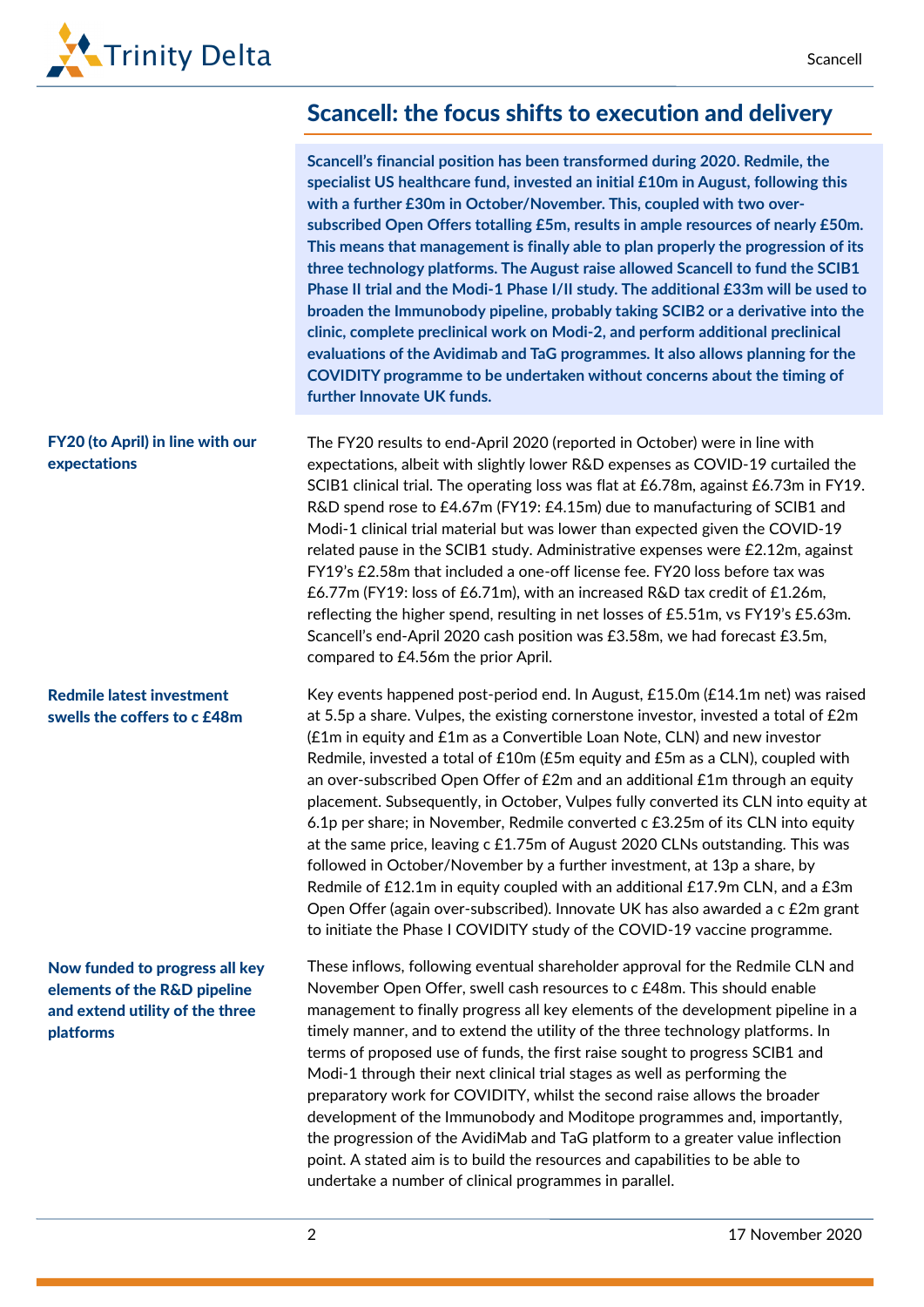

#### No operational surprises

ImmunoBody is the most clinically advanced platform

### Updates on the development programmes

The three technology platforms, and associated development programmes, are detailed in ou[r May 2020 Outlook](https://www.trinitydelta.org/research-notes/reasons-to-be-cheerful/) note, with the recent AGM [presentation](https://www.youtube.com/watch?v=VEbic53pJ_A&feature=youtu.be) highlighting their current status.

**ImmunoBody** employs the body's immune system to induce potent cytotoxic CD8 T cell responses through a unique dual mechanism of action. These are DNA vaccines that encode a human antibody framework, but parts of the antibody that normally bind to the target protein, the complementarity determining regions (CDRs), are replaced with carefully selected cytotoxic T lymphocyte (CTL) and helper T cell epitopes from a cancer antigen. These elegant vaccines generate high avidity T-cells capable of a broad and sustained anti-tumour effect and can be directed to highly specific targets. Currently there are two programmes: SCIB1, which is directed towards melanoma, and SCIB2 for NSCLC (non-small cell lung cancer) and other solid tumours.

- SCIB1 employs specific epitopes from two proteins, gp100 and TRP-2, that address melanoma. It has started a four-centre 25 patient Phase II trial in combination with the checkpoint inhibitor pembrolizumab (Keytruda), however patient enrolment had to be halted due to COVID-19 related restrictions. The plan is to restart during Q121 but clearly this will depend on how the current spike in COVID-19 infections pans out. A key issue is that clinical trials involving pembrolizumab require access to an ICU (intensive care unit) bed (on standby) in case of complications, which in the current environment could be in short supply. Assuming a timely restart to patient recruitment, initial data would be expected in H221.
- SCIB2 targets the antigen NY-ESO-1, which is expressed in many different tumours (including sarcomas, neuroblastomas, myeloma, NSCLC, prostate and breast cancers). Cancer Research UK (CRUK) planned to initiate clinical trials in combination with a checkpoint inhibitor (CPI) but given its current funding constraints, it appears increasingly unlikely to do so. SCIB2 (or an updated derivative) could benefit from Scancell's improved financial position and be developed in-house. It is worth noting that SCIB2 uses a novel injectable lipid nanoparticle formulation rather than electroporation.

**COVIDITY**, the second generation **COVID-19** vaccine programme, employs elements of the ImmunoBody vaccine construct to address coronavirus and produce long-lasting T cell responses and virus neutralising antibodies (VNAbs). The vaccine targets the SARS-CoV-2 nucleocapsid (N) protein and the key receptor-binding domain of the spike (S) protein; since the N protein is highly conserved among coronaviruses the vaccine should remain active even if SARS-CoV-2 were to evolve significantly (as well as being active against other related coronaviruses). In October, Cobra Biologics was contracted to manufacture material (expected to be ready in H121) for the Phase I trial that is scheduled to start in H221. The programme is a collaboration between Scancell, the University of Nottingham, and Nottingham Trent University, and has received funding from Innovate UK (of which Scancell received c £2m).

Moditope is truly an innovative approach to cancer targeting

COVIDITY broadens

ImmunoBody utility to antiinfective applications

> **Moditope** is a unique approach that targets a new class of tumour antigens termed siPTMs (stress induced post-translational modifications). These stimulate the production of CD4 cytotoxic T-cells and the strength of the anti-tumour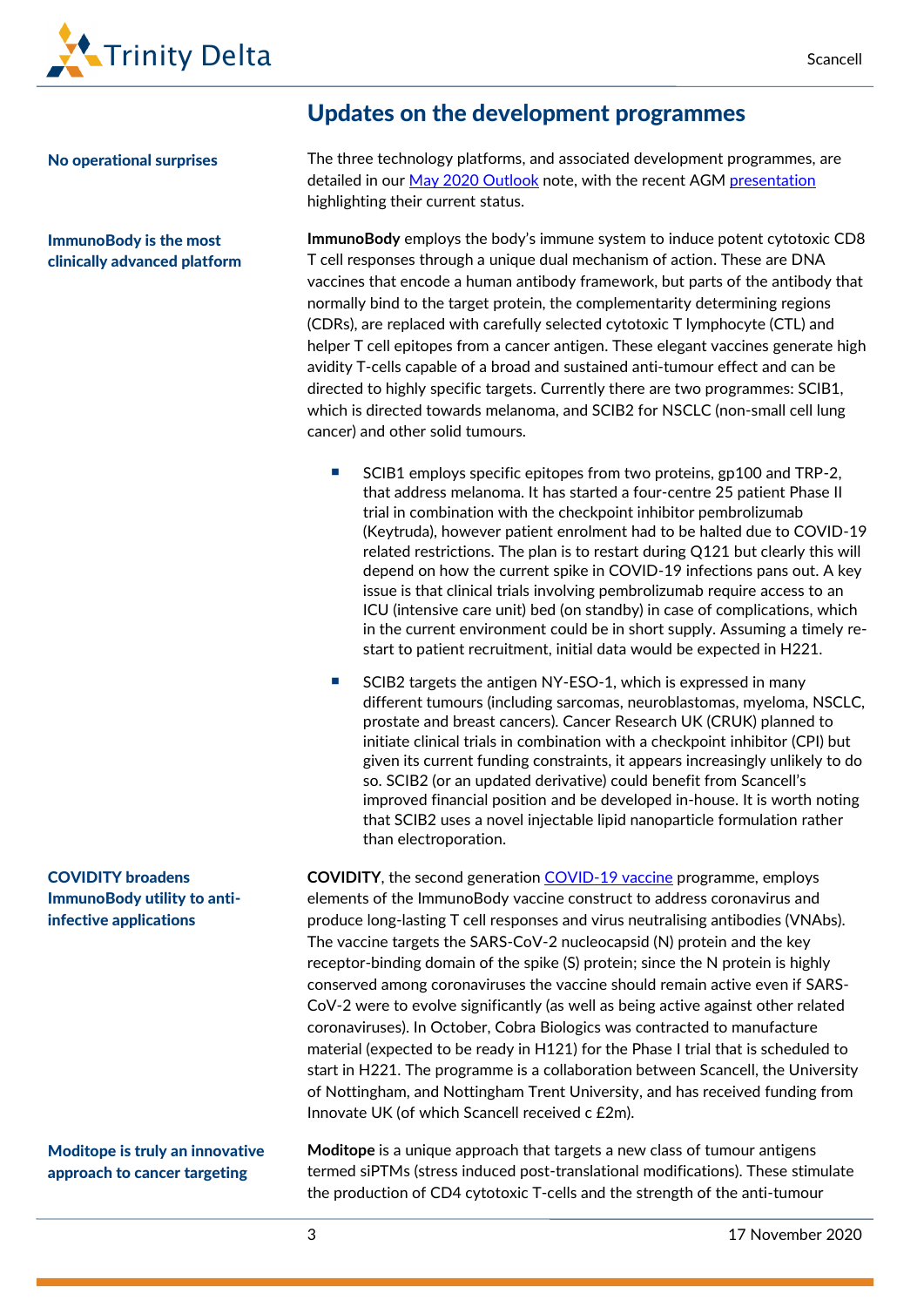

response in preclinical studies has been impressive. The potency of the antitumour response seen suggests that tumours have limited defences against an attack from cytotoxic CD4 T-cells, unlike one from cytotoxic CD8 T-cells. Modi-1 consists of two citrullinated vimentin and one citrullinated enolase peptide; vimentin and enolase are highly expressed in many solid tumours including triple negative breast cancer (TNBC), ovarian cancer, and head and neck cancer. During 2020, a number of technical challenges have been overcome, with GMP manufacture of two peptide components completed during Q320 and the third expected by year-end. A UK Phase I study is planned to start during H121 (again COVID-19 permitting), with first data likely during H221 and full data expected by end-2022. Modi-2 differs from Modi-1 in that instead of citrullination (conversion of the arginine amino acid to citrulline) it employs homocitrullination (the conversion of lysine to homocitrulline). Preclinical work is exploring tumour-associated peptide epitopes in which the lysine residues are converted to homocitrulline. At least eight proteins, eg immunoglobulin binding protein (BiP), nucleophosmin (NPM), α-enolase, β-catenin, and heat shock protein (HSP-60), are being assessed for their ability to target and mediate a potent anti-tumour effect against many solid tumours (including those with a particularly suppressive microenvironment). **Avidimab** and **TaG antibodies** are the key elements of Scancell's third platform. TaG (tumour associated glycans) antibodies are unusual as they target the sugar motifs that are added to proteins and lipids in a post-translational modification known as glycosylation. These glycans are often over-expressed on the surface of tumour cells and are increasingly recognised as essential co-accessory molecules for key cell survival pathways. TaGs are potentially novel targets that could offer improved selectivity and affinity. Avidimab consists of modifications to the Fc domain of an antibody that confers increased avidity and a direct-killing ability. This approach can be used to increase the potency and avidity of any antibody. Scancell is exploring the use of TaG antibodies either alone or with Avidimab potentiation. Three early non-exclusive collaborations were established last year with companies from Europe, the US, and China to evaluate the platform. A commercial deal is known to have been close to completion; however, the fact that a deal has not yet closed allows additional preclinical data to be generated inhouse which would support more attractive financial terms. It is worth highlighting that further development of the Avidimab platform and TaG antibodies is cited as one of the key uses of funds from Redmile's second investment. Preclinical work of this nature would be expected to take at least a year; hence we would expect little (if any) deal news flow in the near-term. Interestingly, some of the Fc modifications that were developed as part of the Avidimab programme were applied to the ImmunoBody constructs and resulted in improved T-cell responses. These modifications will be made across the platform and form the basis of a new patent application that could materially extend the intellectual property protection for ImmunoBody. Recent Redmile funding and Open Offer Avidimab platform has potential for wide applicability… …and additional preclinical work would help extract additional value

Redmile backs initial investment with a sizeable follow on…

Redmile has built a 29.11% holding in Scancell since its initial £10m investment (£5m equity, £5m CLN) in August, at 5.5p per share (6.2p for the CLN) which gave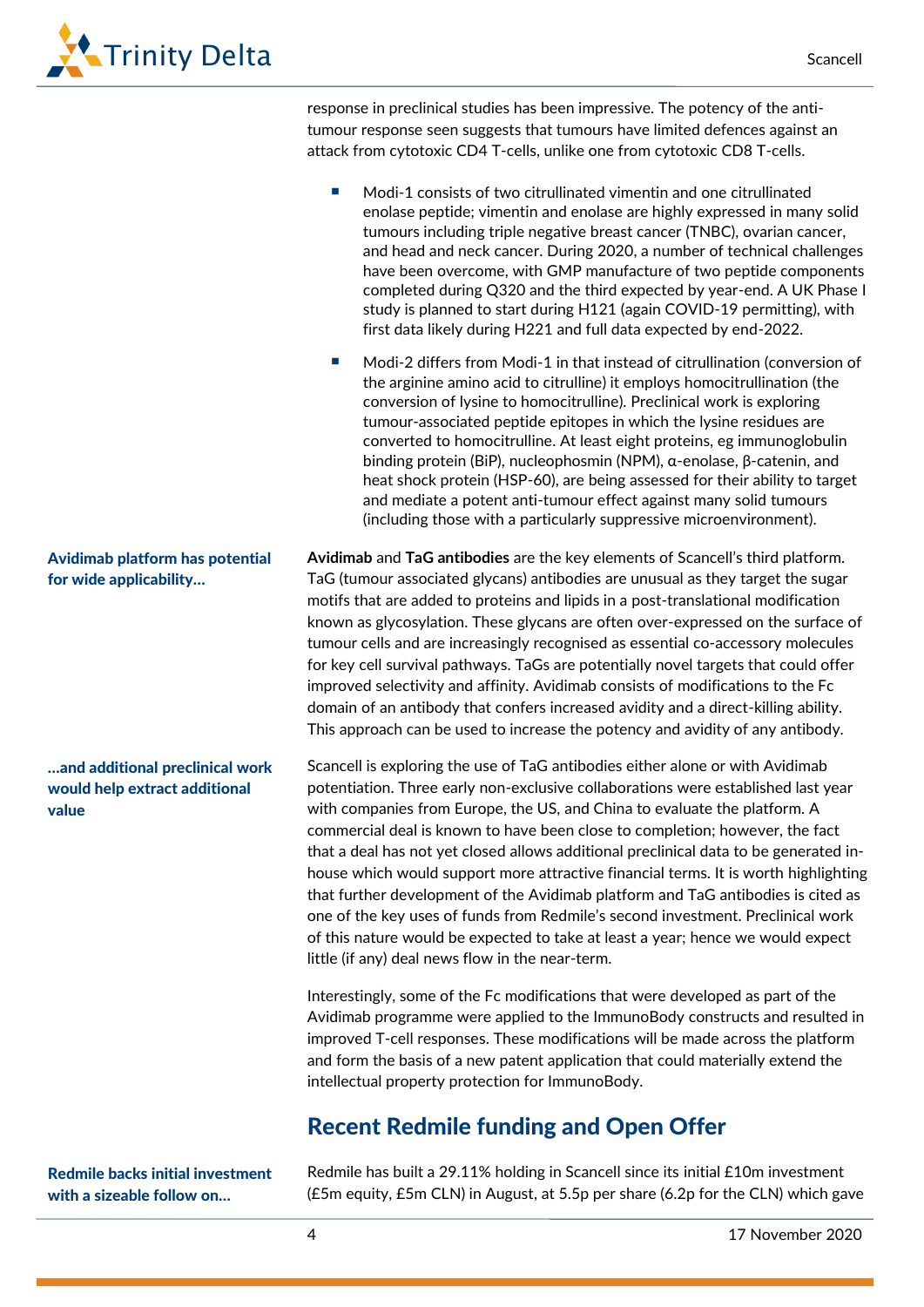

### ...providing ample resources to progress the key programmes

£17.9m as a CLN (at 13p per share) which closed in November. The latter CLNs carry a modest interest rate of 3% and are not be convertible for two years unless Scancell is subject to a takeover or a NASDAQ listing. Redmile's second investment coupled with the over-subscribed £3m Open Offer generated total gross proceeds of £33m, which supplement the £15.1m cash balance at end-September 2020 and the £2m UKRI grant, providing management with the resources to achieve several near- and medium-term value inflection

it a 14.5% stake. In October, it invested a further £12.1m (at 13p per share) through a subscription for 93.1m new shares; with an additional investment of

points. The August raise is directed towards progressing SCIB-1 through the 25-pt Phase II melanoma trial, and the Modi-1 Phase I/II study. The stated use of funds for the November raise is to extend the utility of Scancell's three technology platforms (ImmunoBody, Moditope, and Avidimab/TaG antibody), to accelerate and broaden the R&D pipeline (including SCIB2 or a derivative), and to maintain momentum with the COVID-19 DNA vaccine programme.

# Attempting to value the re-energised Scancell

Valuing Scancell has never been as straightforward as for other similar stage companies, with an element of subjectivity and several judgement calls required. However, these were always based on conservative assumptions and wellestablished valuation parameters and resulted in, arguably, a good proxy for the inherent value. Historically we have been vocal in expressing our belief that Scancell would have benefitted from better funding to enable clearer planning and faster progress to be achieved. Hence there is a delicious irony that now that the funding that we advocated for is in place, we cannot employ our models to appropriately value the opportunities that Scancell can now develop.

The issues lie with the fact that our rNPV models place a greater weight on clinical programmes than preclinical activities, with the later stages of development understandably carrying greater value. We do flex the success probabilities and risk adjustments, reflecting the progress seen with competitive programmes and experiences of related technologies, which is where our judgement calls come into play in order to provide an appropriate valuation that is not simply formulaic. However, the timings mean that until the funds are deployed effectively and value inflection points (such as initiation of trials or a maiden deal) are achieved, then our valuation will lag what we believe the inherent value to be.

This is particularly the case with the AvidiMab and TaG platform; we can see the clear rationale for undertaking additional in-house activities and progressing to a demonstration of potential clinical worth, but any calculation of likely future deal structures and sizes would be little more than guesswork until there is greater visibility. The value of this platform should not be underestimated. Nonetheless, for the time being our approach means we cannot ascribe an explicit valuation.

We continue to value Scancell using a DCF model, where the rNPV of each of the three most advanced oncology projects (adjusted for likely success probabilities) is summed and netted against the costs of running the operation. Success probabilities are based on standard industry criteria for the respective stage of the clinical development process but, as explained above, are flexed to reflect the inherent risks of individual programmes, indications targeted, and trial design.

#### Our valuation model fails to capture all the inherent value

### A question of timing and reaching appropriate value inflection points

### Obvious potential but putting a value would entail little more than guesswork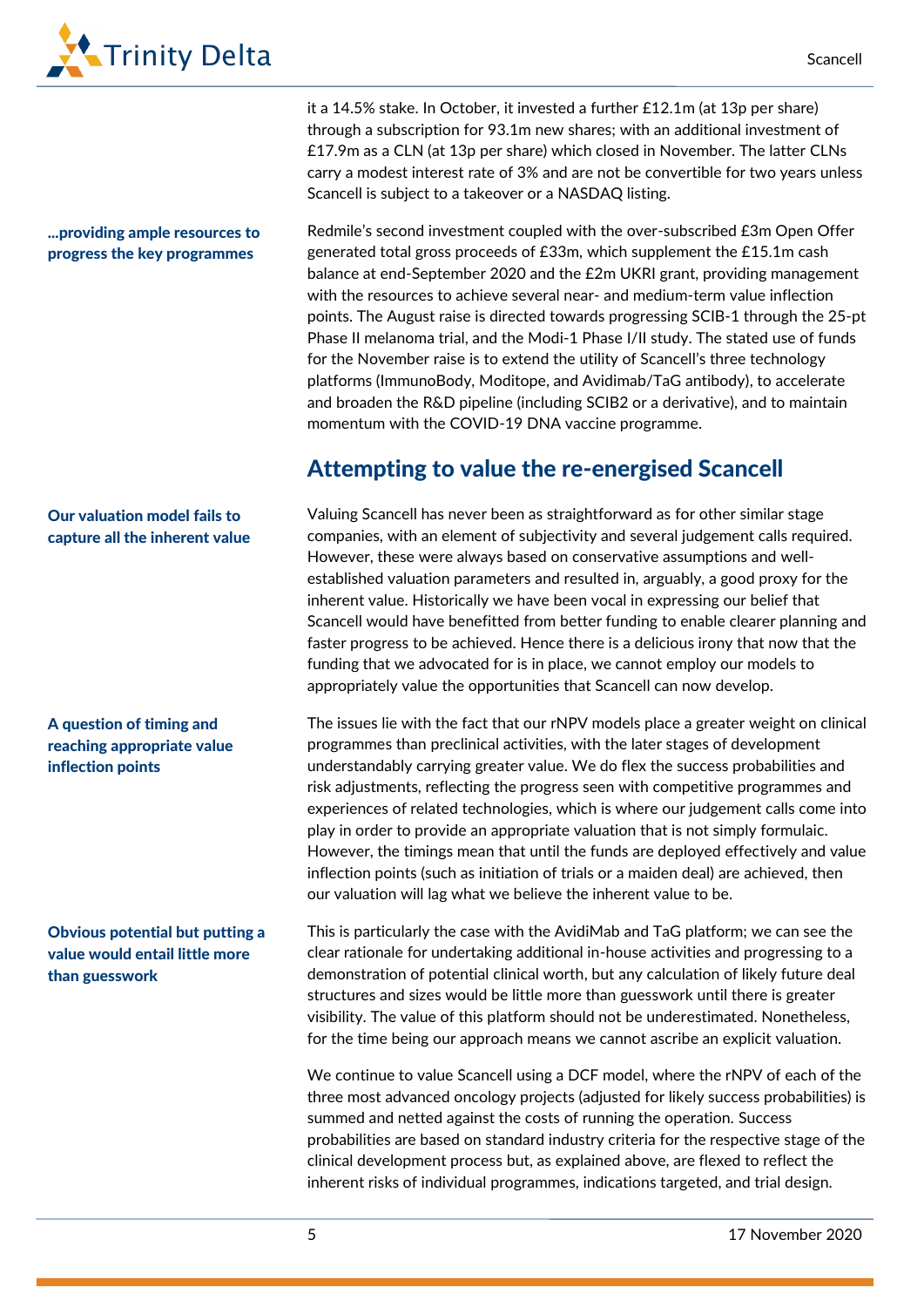

Our model uses conservative assumptions and results in £159m and 16.1p/share fully diluted

Hence, we have updated our Scancell model following the latest funding and are raising our valuation from £83.7m, equivalent to 13.3p/share or 11.5p/share fully diluted, to £144m, equivalent to 17.7p/share or 14.6p/share fully diluted. The two key changes to our model are the inclusion of the completed October/November £33.0m gross capital raise (ie cash position, number of shares), and an indicative valuation of the COVID-19 vaccine now that the programme is funded, manufacture of clinical trial material is underway, and the Phase I trial targeted to start in 2021. We highlight that our fully diluted valuation includes outstanding share options and CLNs, assuming that only those with an exercise price lower than our undiluted per share value are exercised. The various components of the valuation are summarised in Exhibit 1.

|                               | <b>Total NPV</b> | Likelihood<br>of success | rNPV  | rNPV/ Notes |                                                 |
|-------------------------------|------------------|--------------------------|-------|-------------|-------------------------------------------------|
|                               | (£m)             |                          | (£m)  | share (p)   |                                                 |
| SCIB1 in melanoma             | 100.0            | 20%                      | 18.3  |             | 2.24 Peak sales: \$325m (£250m)                 |
|                               |                  |                          |       |             | Royalties: 17.5%                                |
|                               |                  |                          |       |             | Launch year: 2025                               |
| <b>SCIB2 in NSCLC</b>         | 207.7            | 15%                      | 31.1  |             | 3.82 Peak sales: \$843m (£648m)                 |
|                               |                  |                          |       |             | Royalties: 15% (net of royalties to CRUK)       |
|                               |                  |                          |       |             | Launch year: 2026                               |
| Modi-1 in ovarian cancer,     | 314.8            | 10%                      | 28.4  |             | 3.49 Peak sales: \$1,126m (£867m)               |
| TNBC and head & neck          |                  |                          |       |             | Royalties: 17.5%                                |
| cancer                        |                  |                          |       |             | Launch year: 2026                               |
| COVID-19 DNA vaccine          | 322.4            | 10%                      | 30.9  | 3.79        | Peak sales: \$1,000m (£769m)                    |
|                               |                  |                          |       |             | Royalties: 15%                                  |
|                               |                  |                          |       |             | Launch year: 2023                               |
| G&A costs                     | (6.5)            |                          | (6.5) | (0.8)       |                                                 |
| Cash                          | 42.0             |                          | 42.0  |             | 5.2 At FY21e (end-April 2021)                   |
| Total                         | 980.5            |                          | 144.3 | 17.7        |                                                 |
| Total (fully diluted)         |                  |                          | 146.6 |             | 14.6 Includes CLNs and outstanding options      |
| Discount rate                 |                  |                          |       | 12.5%       |                                                 |
| Exchange rate $(\frac{4}{5})$ |                  |                          |       | 1.30        |                                                 |
| Tax rate                      |                  |                          |       |             | 10% From 2028 with the benefit of UK Patent Box |

Exhibit 1: rNPV-based valuation of Scancell

Source: Trinity Delta Note: NSCLC: non-small cell lung cancer; TNBC: triple negative breast cancer; for valuation purposes we assume outstanding CLNs are converted into equity rather than repaid in cash

A rough stab at the potential value of COVIDITY

We emphasise that although we have attempted to put a value on the COVIDITY programme it is fraught with uncertainties due to the limited information we have to date on the asset, and also the rapidly evolving competitive landscape for COVID-19 vaccines and therapeutics. The intention is not to be one of the first vaccines available but rather a "second generation" product that offers material benefits for an as yet unknown target population.

Using extremely broad assumptions, we can estimate peak sales at, say, \$1bn per annum but we assume these would likely only accrue until "herd immunity" or some as yet unknown breakthrough is achieved. We acknowledge that a different scenario, such as COVID-19 becoming endemic and thus requiring annual vaccination of high-risk populations such as with flu, could be a possibility.

The early stage of development, coupled with there being no tangible read across from the ImmunoBody oncology trials as no anti-infective efficacy has been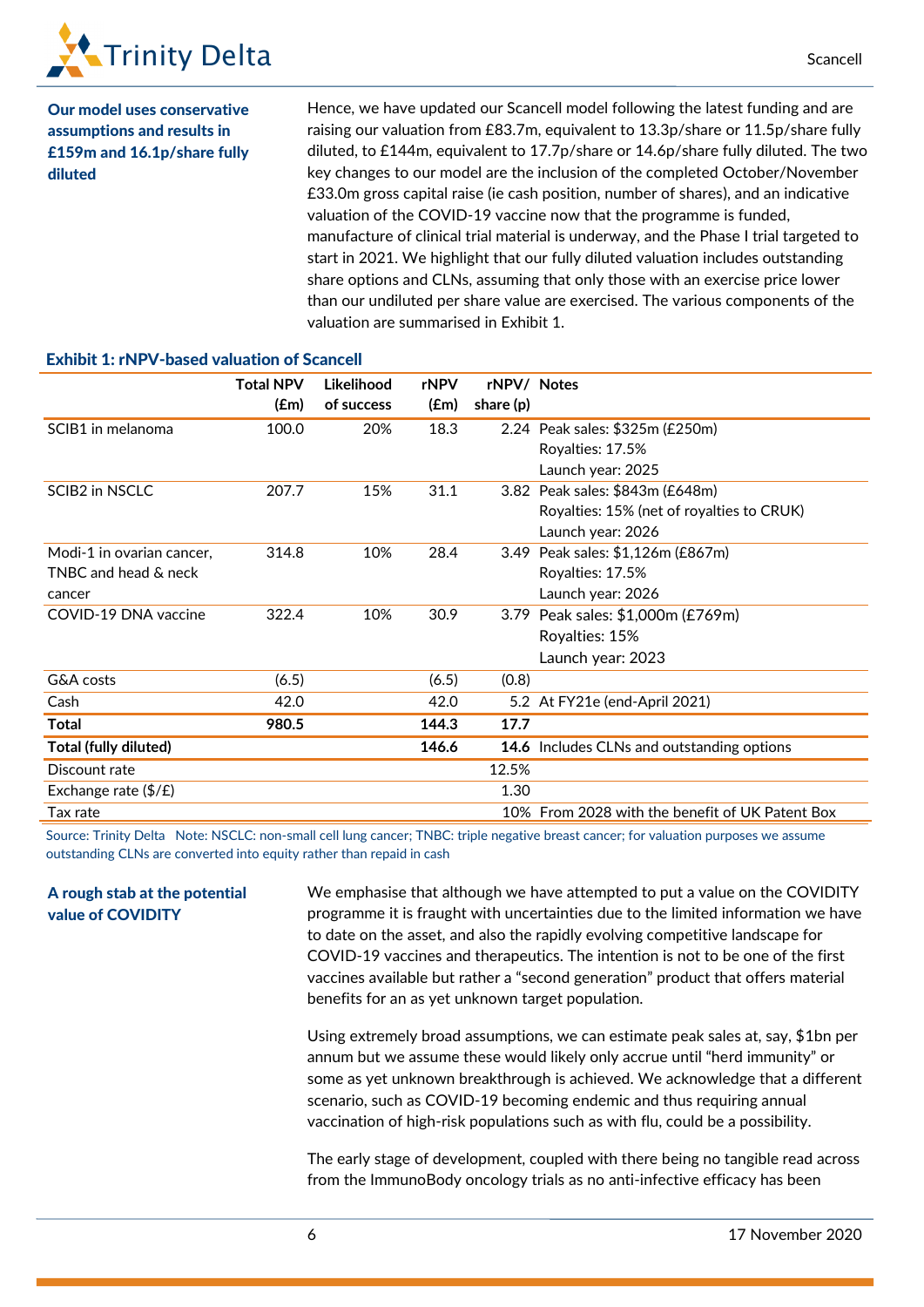

No value attributed to Avidimab until visibility is greater

### FY20 financials broadly in line with FY19 as COVID-19 impacts felt

### Investment into pipeline and platforms will see costs grow in FY21 and beyond…

...albeit with a cash runway to the end of calendar 2023

demonstrated to date, means the success probabilities would be low, say 10% to 15%. However, we do see positive read across for COVIDITY's mechanism of action from the recent Pfizer/BioNTech vaccine [announcement](https://investors.pfizer.com/investor-news/press-release-details/2020/Pfizer-and-BioNTech-Announce-Vaccine-Candidate-Against-COVID-19-Achieved-Success-in-First-Interim-Analysis-from-Phase-3-Study/default.aspx) which provides first evidence that inducing an antibody response to the SARS-CoV-2 spike protein can confer protection. Using these basic assumptions, the rNPV would be around £30.9m, equivalent to 3.8p per share, or 3.1p fully diluted.

It is clear the second Redmile funding provides explicit demonstration of belief in Scancell's technology platforms, particularly the potential of Avidimab. In contrast, we are of the view that at this stage we simply do not have enough information to construct a credible valuation for Avidimab, with any figure we arrive at having no basis on publicly known facts and being little more than informed guesswork. With that large caveat, we would suggest that from 2022 onwards Scancell should have sufficient preclinical data to support more meaningful commercial deals.

# Introducing our forecasts for FY22

In FY20 the R&D spend increased from £4.2m to £4.7m, as the manufacture of the SCIB1 clinical trial material was completed and the GMP processes for producing the three elements of the Modi-1 vaccine were progressed. Spend was lower than expected as the SCIB1 002 clinical study was paused due to COVID-19 restrictions. G&A costs dropped from £2.6m to £2.1m reflecting the inclusion of a one-time licence fee in FY19. As a result, the operating loss was broadly flat at £6.8m against £6.7m the prior year. The larger R&D tax credit of £1.3m, vs £1.1m for FY19, saw the loss for the year reduce from £5.6m to £5.5m.

New funding secured in FY21 means that that expenditure will rise materially, particularly during H221, and more realistically, for FY22. The investment in laboratory infrastructure and resources, coupled with costs of performing multiple clinical trials, will increase R&D spend, with FY21 growing from our previous £5.6m estimate to £6.5m, and a FY22 forecast of c £15.0m. This level of investment is expected to be sustained and will rise further as assets progress to more sizeable and costly stages of clinical development. G&A expenditure is also expected to grow as the back office functions are appropriately sized to support the larger R&D activities, albeit with modest rises from £2.0m to £2.1m for FY21 and c £2.7m for FY22. We expect the operating loss is expected to widen from £7.7m to £8.6m for FY21 with £17.7m being pencilled in for FY22. The benefit of the greater R&D tax credit will be felt in later years, with the loss for FY21 expected to rise from £6.4m to £7.6m and for FY22 to be around £14.3m.

With anticipated capex of c £500k in both FY21 and FY22, we expect Scancell to end-FY21 with cash of c £42m. We also note that November Redmile CLNs carry an interest rate of 3% per annum but Scancell has the option to pay this as shares. Our forecasts suggest that, assuming the outstanding CLNs are converted into equity on or before November 2022, the cash runway extends through to the end of calendar year 2023. The caveat being that if clinical and/or development progress is promising then management may accelerate its spending plans.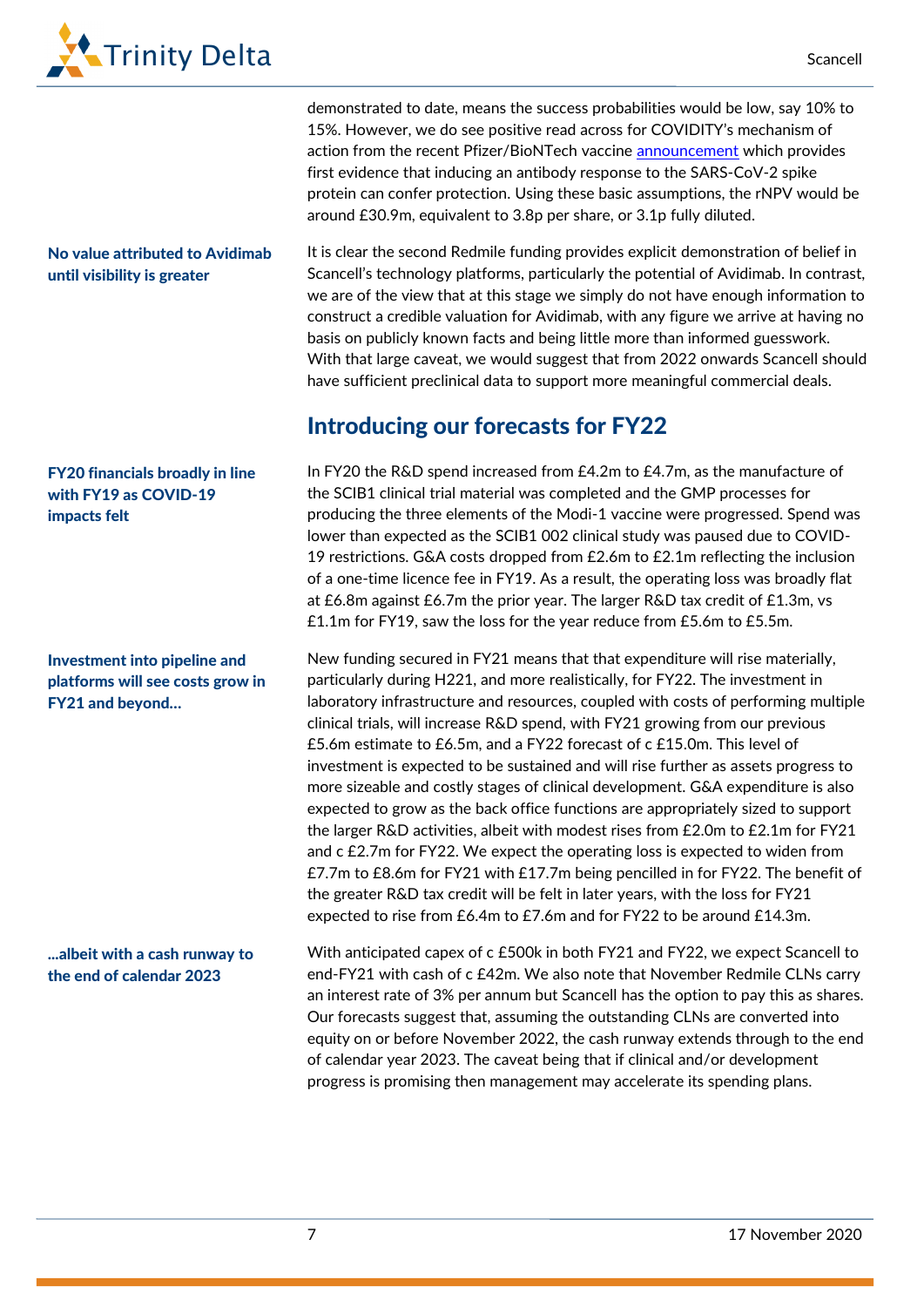

#### Exhibit 2: Summary of financials

| Year-end: April 30                  | £'000s | 2018     | 2019     | 2020        | 2021E     | 2022E     |
|-------------------------------------|--------|----------|----------|-------------|-----------|-----------|
| <b>INCOME STATEMENT</b>             |        |          |          |             |           |           |
| <b>Revenues</b>                     |        | 0        | 0        | 0           | 0         | 0         |
| Cost of goods sold                  |        | 0        | 0        | 0           | 0         | 0         |
| <b>Gross Profit</b>                 |        | 0        | 0        | $\mathbf 0$ | 0         | 0         |
| R&D expenses                        |        | (2,855)  | (4, 152) | (4,667)     | (6, 534)  | (15,028)  |
| General and administrative expenses |        | (2,087)  | (2,577)  | (2, 115)    | (2,065)   | (2,677)   |
| Underlying operating profit         |        | (4,942)  | (6,729)  | (6,782)     | (8,599)   | (17,705)  |
| Other revenue/expenses              |        | 0        | 0        | 0           | 0         | 0         |
| <b>EBITDA</b>                       |        | (4,914)  | (6,708)  | (6,760)     | (8,520)   | (17, 512) |
| <b>Operating Profit</b>             |        | (4,942)  | (6,729)  | (6,782)     | (8, 599)  | (17,705)  |
| Interest expense                    |        | 3        | 15       | 14          | (484)     | (407)     |
| <b>Profit Before Taxes</b>          |        | (4,939)  | (6,714)  | (6,768)     | (9,083)   | (18, 112) |
| Adj. PBT                            |        | (4,939)  | (6,714)  | (6,768)     | (9,083)   | (18, 112) |
| Current tax income                  |        | 745      | 1,087    | 1,262       | 1,503     | 3,757     |
| Cumulative preferred stock dividend |        | 0        | 0        | 0           | 0         | 0         |
| Net Income                          |        | (4, 195) | (5,627)  | (5,506)     | (7,580)   | (14, 355) |
| EPS(p)                              |        | (1.3)    | (1.5)    | (1.2)       | (0.9)     | (1.8)     |
| Adj. EPS (p)                        |        | (1.3)    | (1.5)    | (1.2)       | (0.9)     | (1.8)     |
| DPS (p)                             |        | 0.0      | 0.0      | 0.0         | 0.0       | 0.0       |
| Average no. of shares (m)           |        | 312.7    | 387.0    | 456.2       | 803.6     | 815.2     |
| Gross margin                        |        | N/A      | N/A      | N/A         | N/A       | N/A       |
| <b>BALANCE SHEET</b>                |        |          |          |             |           |           |
| <b>Current assets</b>               |        | 11,145   | 7,069    | 5,208       | 43,897    | 29,209    |
| Cash and cash equivalents           |        | 10,303   | 4,560    | 3,575       | 42,023    | 26,772    |
| Accounts receivable                 |        | 97       | 678      | 371         | 371       | 371       |
| Inventories                         |        | 0        | 0        | 0           | 0         | 0         |
| Other current assets                |        | 745      | 1,831    | 1,262       | 1,503     | 2,066     |
| <b>Non-current assets</b>           |        | 3,492    | 3,474    | 3,610       | 4,029     | 4,349     |
| Property, plant & equipment         |        | 77       | 59       | 63          | 482       | 802       |
| Other non-current assets            |        | 0        | 0        | 132         | 132       | 132       |
| <b>Current liabilities</b>          |        | (696)    | (1,205)  | (1,091)     | (1,091)   | (20,741)  |
| Short-term debt                     |        | 0        | 0        | 0           | 0         | (19,650)  |
| Accounts payable                    |        | (696)    | (1,205)  | (1,041)     | (1,041)   | (1,041)   |
| Other current liabilities           |        | 0        | 0        | (50)        | (50)      | (50)      |
| <b>Non-current liabilities</b>      |        | 0        | 0        | (79)        | (19, 729) | (79)      |
| Long-term debt                      |        | 0        | 0        | 0           | (19,650)  | 0         |
| Other non-current liabilities       |        | $\Omega$ | $\Omega$ | (79)        | (79)      | (79)      |
| Equity                              |        | 13,941   | 9,337    | 7,648       | 27,106    | 12,738    |
| Share capital                       |        | 33,749   | 35,026   | 38,853      | 65,903    | 65,903    |
| Other                               |        | (19,808) | (25,690) | (31,205)    | (38,797)  | (53, 165) |
| <b>CASH FLOW STATEMENTS</b>         |        |          |          |             |           |           |
| Operating cash flow                 |        | (4,060)  | (7,018)  | (4,758)     | (7, 754)  | (14,739)  |
| Profit before tax                   |        | (4,939)  | (6,714)  | (6,768)     | (9,083)   | (18, 112) |
| Non-cash adjustments                |        | (41)     | (248)    | 22          | 551       | 587       |
| Change in working capital           |        | 169      | (71)     | 143         | 0         | 0         |
| Interest paid                       |        | 3        | 15       | 14          | (484)     | (407)     |
| Taxes paid                          |        | 749      | 0        | 1,831       | 1,262     | 3,193     |
| Investing cash flow                 |        | (11)     | (3)      | (27)        | (498)     | (513)     |
| CAPEX on tangible assets            |        | (11)     | (3)      | (27)        | (498)     | (513)     |
| Other investing cash flows          |        | 0        | 0        | 0           | 0         | 0         |
| Financing cash flow                 |        | 11,702   | 1,277    | 3,800       | 46,700    | 0         |
| Proceeds from equity                |        | 11,702   | 1,277    | 3,827       | 22,800    | 0         |
| Increase in loans                   |        | 0        | 0        | 0           | 23,900    | 0         |
| Other financing cash flow           |        | 0        | 0        | (27)        | 0         | 0         |
| Net increase in cash                |        | 7,631    | (5,743)  | (985)       | 38,448    | (15, 252) |
| Cash at start of year               |        | 2,672    | 10,303   | 4,560       | 3,575     | 42,023    |
| Cash at end of year                 |        | 10,303   | 4,560    | 3,575       | 42,023    | 26,772    |
| Net cash at end of year             |        | 10,303   | 4,560    | 3,575       | 22,373    | 7,122     |

Source: Scancell, Trinity Delta Note: Adjusted numbers exclude exceptionals